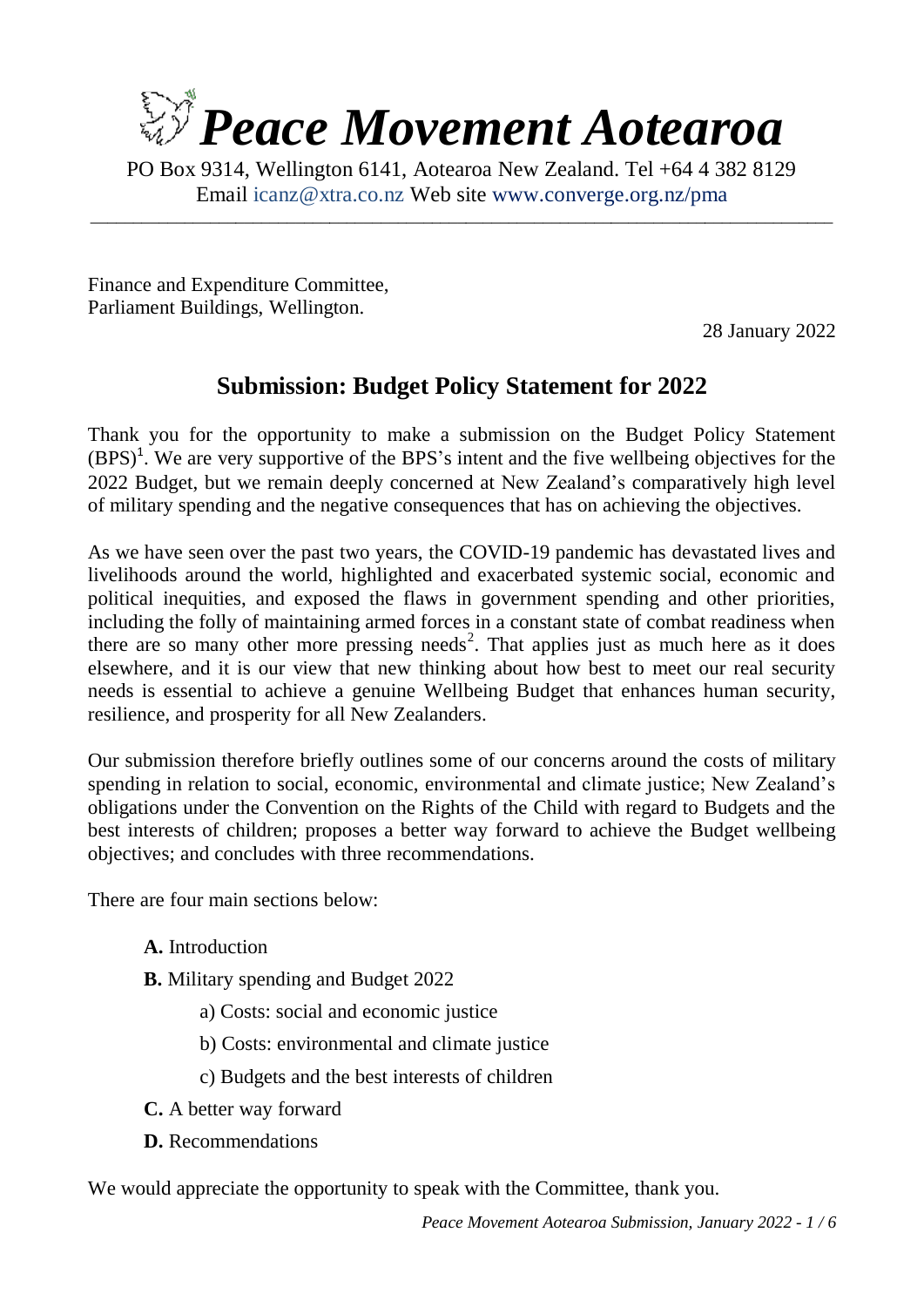#### **A. Introduction**

Peace Movement Aotearoa is the national networking peace organisation, established in 1981 and registered as an Incorporated Society in 1982. Our purpose is networking and providing information and resources on peace, disarmament, justice and human rights issues. We have extensive national networks which include more than one hundred and fifty contacts for national or local peace, disarmament, human rights, justice, faith-based and community organisations, and more than seven thousand individuals.

Promoting disarmament and the realisation of human rights - in relation to social, economic, environmental and climate justice - are essential aspects of our work because of the crucial role these have in sustaining peaceful and just societies. We regularly provide information to United Nations human rights treaty monitoring bodies (such as the Committee on the Rights of the Child, which is referred to in section B.c below), and to Special Procedures and mechanisms of the Human Rights Council<sup>3</sup> on a range of peace, human rights, disarmament and justice issues in Aotearoa New Zealand, including Budget allocations and military spending.

#### **B. Military spending and Budget 2021**

We remain deeply concerned that the first Wellbeing Budget in 2019 included one of the highest ever increases in military spending, and that the amount of military spending allocated in the 2021 Wellbeing Budget - \$5,188,350,000 (an average of more than \$99.7 million every week) - comprised a 10.6% increase on actual spending in 2020. The announcement in June 2019, that \$20 billion dollars additional to regular ongoing military operating costs would be spent over the next decade on new combat equipment, frigates, military planes and cyber warfare capacity, is similarly concerning.

Such a level of military spending is at considerable odds with the stated purposes of a Wellbeing Budget - to tackle the long-term challenges around New Zealanders' wellbeing because it has considerable negative implications for social, economic, environmental and climate justice as briefly outlined below.

#### **a) Costs: social and economic justice**

As with last year's Budget, this year's is intended to: *"[lay] the foundations for the future, including addressing key issues such as our climate change response, housing affordability*  and child poverty".<sup>4</sup> The 2022 wellbeing objectives include: enabling all New Zealanders to benefit from new technologies; lifting Maori and Pacific incomes, skills and opportunities; reducing child poverty and improving child wellbeing; supporting improved health outcomes for all New Zealanders, minimising COVID-19 and protecting our communities<sup>5</sup> these are all absolutely essential spending priorities that we completely support.

However, it is our view that none of these wellbeing objectives will benefit from maintaining the current level of military spending because military spending simply diverts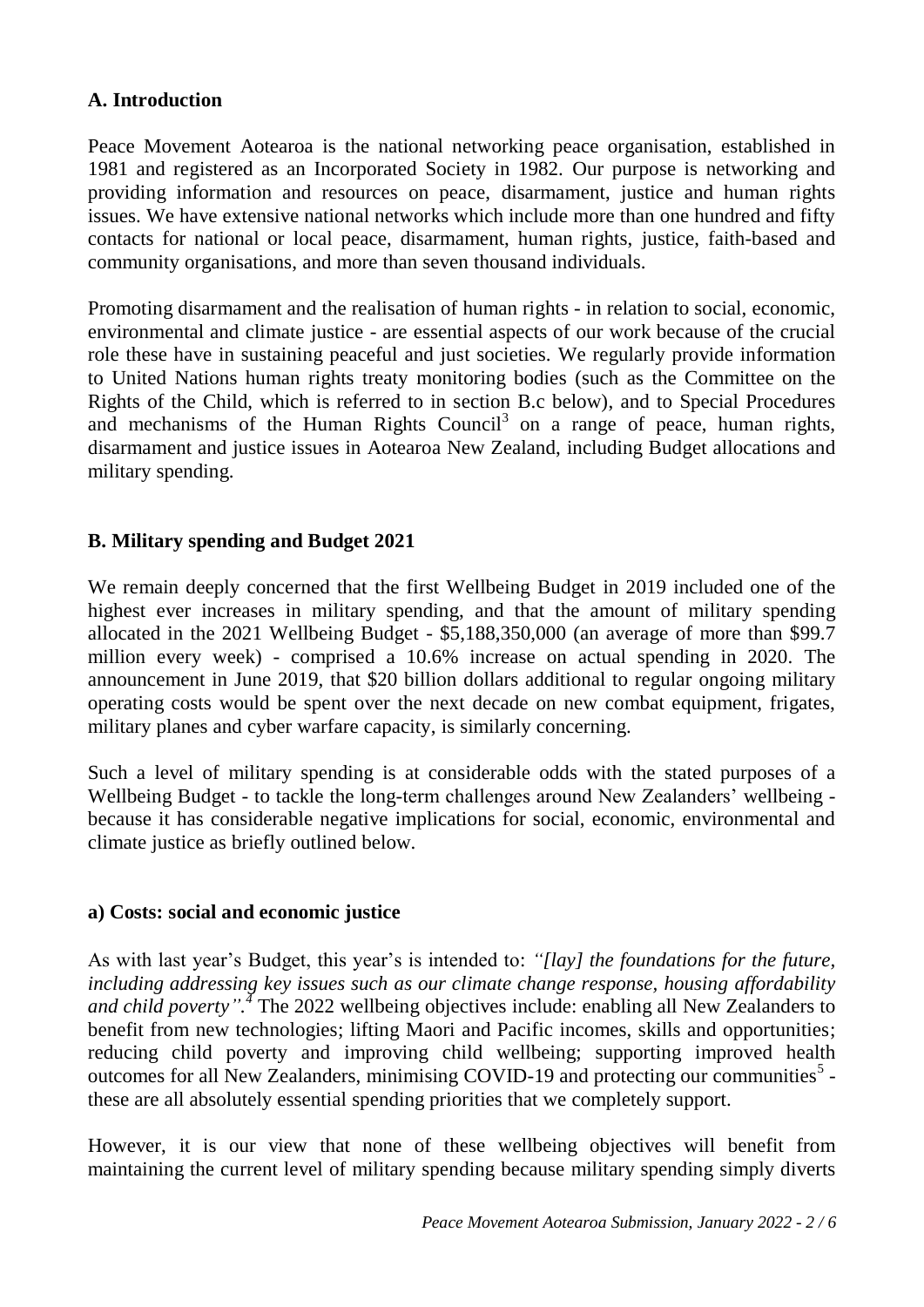resources that could be put to far better use to ensure social and economic justice - all of these objectives would instead greatly benefit from a reduction in military spending.

#### **b) Costs: environmental and climate justice**

Similarly, another of the objectives for the 2022 Budget is *"supporting the transition to a climate-resilient, sustainable and low-emissions economy",* 6 and we cannot see how military spending does anything to assist with this goal either. As with social and economic justice, military spending simply diverts resources that could be put to far better use to progress environmental and climate justice - the Just Transition objective could only benefit from a reduction in military spending.

In addition to the comparative cost of military spending in this area, there are further costs in maintaining combat ready armed forces related to the impact of military training, exercises and combat operations on the environment and biodiversity, toxic contamination of the environment, military consumption of non-renewable resources, and the contribution of military activities to climate change. These costs also have a negative impact on environmental and climate justice, as well as on social and economic justice.

#### **c) Budgets and the best interests of children**

There is an obligation on all state parties to the Convention on the Rights of the Child, including New Zealand: *"to take measures within their budget processes to generate revenue and manage expenditures in a way that is sufficient to realize the rights of the child"<sup>7</sup>* ; and - when weighing up competing budget allocation and spending priorities - *"be able to demonstrate how the best interests of the child have been considered in budgetary decision-making, including how they have been weighed against other considerations"*. 8

State parties, including New Zealand, are obliged to:

*"conduct Child Rights Impact Assessments in order to ascertain the effect of legislation, policies and programmes on all children at the national and subnational levels, especially children in vulnerable situations who may have special needs and therefore require a disproportionate share of spending in order to have their rights realized. Child rights impact assessments should be part of each stage of the budget process and should complement other monitoring and evaluation efforts". 9*

The Committee on the Rights of the Child has expressed deep concern about the lack of sufficient resourcing to eradicate poverty and address inequalities in its two most recent Concluding Observations on New Zealand.<sup>10</sup> In 2016, the Committee urged New Zealand to:

*"Increase substantially the allocations necessary to directly and comprehensively tackle child poverty and ensure that budgetary lines for children in disadvantaged, vulnerable situations and situations of poverty that may require affirmative social measures are*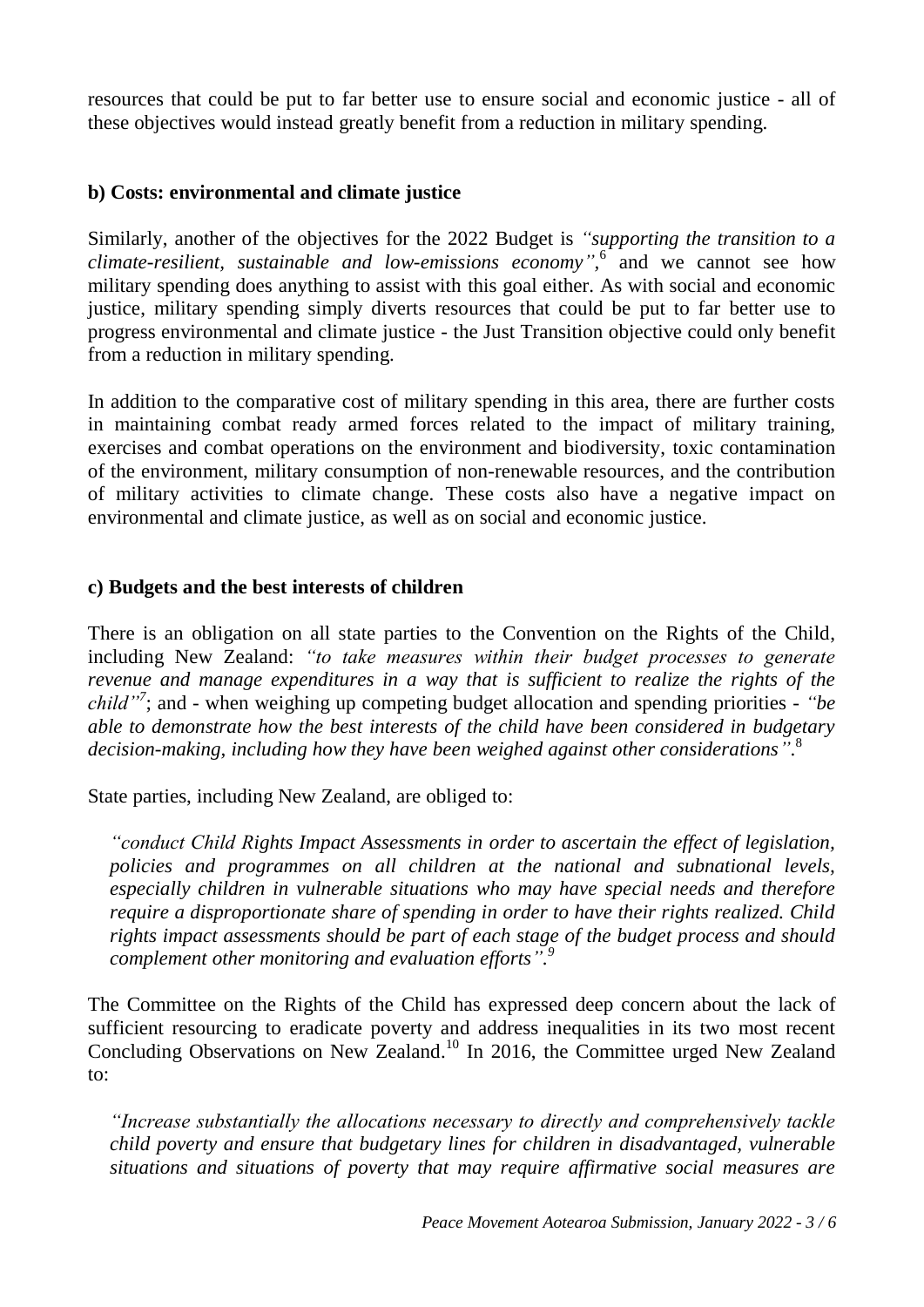*adequate and protected even in situations of economic crisis, natural disasters or other*  emergencies".<sup>11</sup>

In addition, the 2016 Concluding Observations stated:

"*the Committee urges the State party to: (a) Adopt a child-rights approach in the elaboration of the State budget by implementing a tracking system covering all childrelated expenditures. The State party should also use this tracking system for impact assessments on how investments in any sector may serve the best interests of the child, ensuring that the different impact of such investment on girls and boys is measured; (b) Ensure transparent and participatory budgeting through public dialogue, including with children, and for proper accountability of authorities."*<sup>12</sup>

Furthermore, the 2020 list of issues the Committee required further information on prior to the submission of New Zealand's next Periodic Report (which was submitted last year) makes a number of references to reducing poverty, and notes "*the extreme shortage of affordable and accessible housing".* <sup>13</sup> Affordable and accessible housing is obviously a key area for children's wellbeing, but still has not been achieved - yet in December 2020, it emerged that \$250 million is being spent "to house" four new military aircraft.<sup>14</sup>

It is clear that insufficient attention has been given to New Zealand's obligations under the Convention of the Child in the BPS, despite the priority of reducing child poverty and improving child wellbeing. The government's responsibilities to ensure that sufficient financial resources are put into directly and comprehensively tackling child poverty are particularly important when it comes to military spending - a Child Rights Impact Assessment would clearly show that military spending does not advance the best interests of children in any way, but instead acts against them.

### **C. A better way forward**

As stated in the opening of our submission, it is our view that new thinking about how best to meet our real security needs is essential to achieve a genuine Wellbeing Budget that enhances human security, resilience, and prosperity for all New Zealanders.

For decades successive governments have stated that there is no direct military threat to this country, and - to be frank - if there was, then the New Zealand armed forces are not of a sufficient size to deter any military aggression.

Rather than continuing to focus on outdated narrow military security concepts, it is our view that New Zealand should transition from maintaining combat ready armed forces to civilian agencies that meet the wider security needs of all New Zealanders and our Pacific neighbours, and that this should be reflected in the 2022 and future Wellbeing Budgets.

Given New Zealand's comparatively limited resources, the desperate need for substantially increased social funding domestically, as well as the urgent need for climate justice globally, it simply makes no sense to continue to spend billions on military equipment and activities.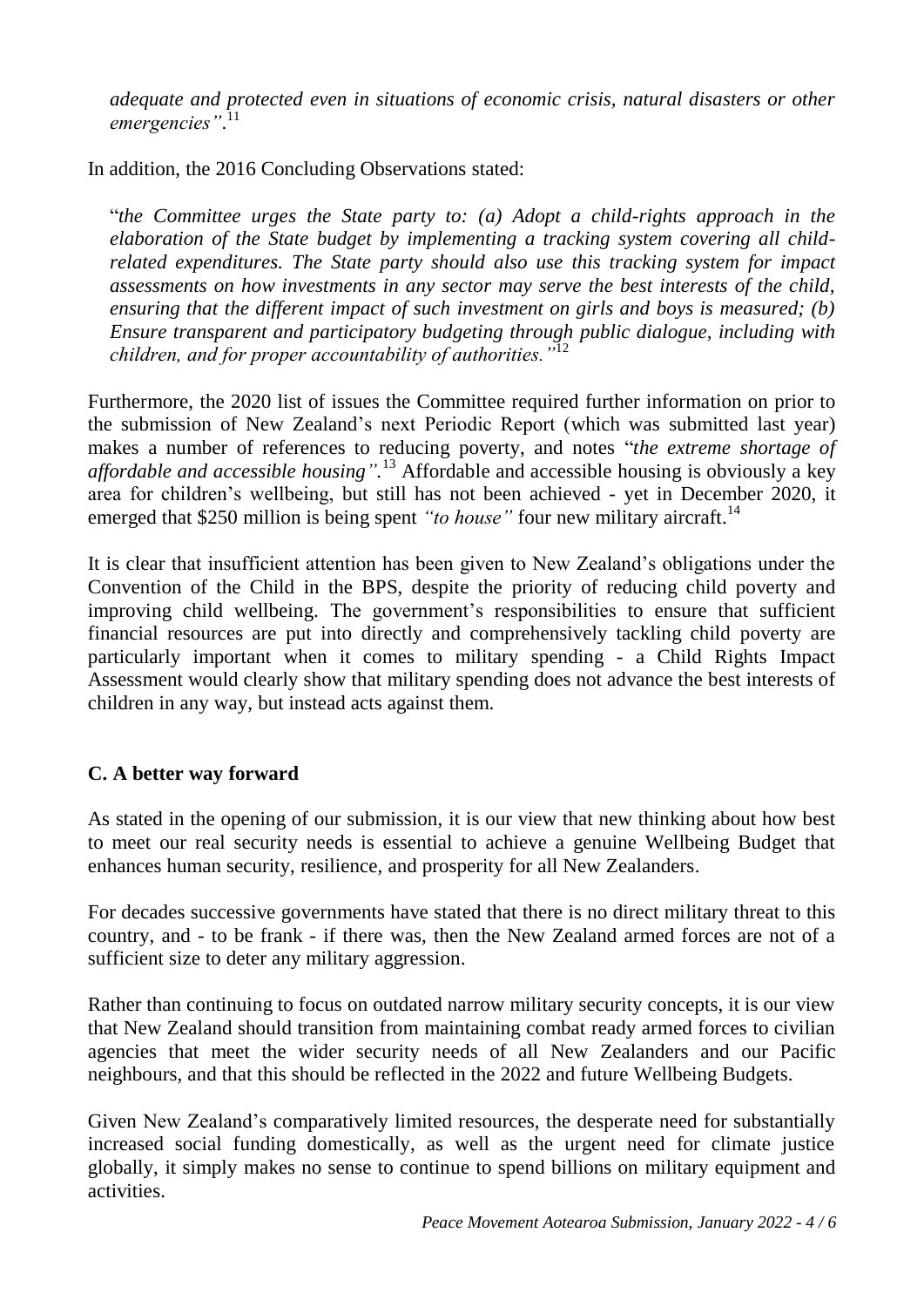Fisheries and resource protection, border control, and maritime search and rescue could be better done by a civilian coastguard with inshore and offshore capabilities, equipped with a range of vehicles, vessels and aircraft that are suitable for our coastline, Antarctica and the Pacific, which - along with equipping civilian agencies for land-based search and rescue, and for humanitarian assistance here and overseas - would be a much cheaper option as none of these require expensive military hardware.

As well as the COVID-19 pandemic, increasingly common catastrophic weather events and other climate change-related humanitarian disasters, illustrate the absurdity of a military response to the major threats currently facing the planet, and the urgent need for military spending to be greatly reduced.

A transition from combat ready armed forces to civilian agencies, along with increased funding for diplomacy, would ensure New Zealand could make a far more positive contribution to wellbeing and real security at the national, regional and global levels than it can by continuing to maintain and re-arm small but costly armed forces.

## **Recommendations**

We urge the Committee to recommend:

- that all funding allocated for military purchases and upgrades over the next decade be put on hold pending a comprehensive review of New Zealand's wider security needs and how they might best be met - as outlined below<sup>15</sup>;
- that the allocation for military spending across Vote Defence, Vote Defence Force and Vote Education is decreased in the 2022 and future Budgets; and
- that a thorough Child Rights Impact Assessment is conducted on any military spending included in the 2022 and future Budgets.

Thank you for your consideration of our submission.

Edwina Hughes Coordinator, Peace Movement Aotearoa

## **References**

<sup>1</sup> Budget Policy Statement, New Zealand Government, 15 December 2021

 $<sup>2</sup>$  A point raised frequently by United Nations Secretary-General António Guterres, among others:</sup> see for example his statement in October 2020 urging *"an end to the constant upward trend of global military spending"* ('Stressing Constant Increase of Global Military Spending Must End, Secretary-General Warns Gains in Achieving Women, Peace, Security Agenda Too Slow, Easily